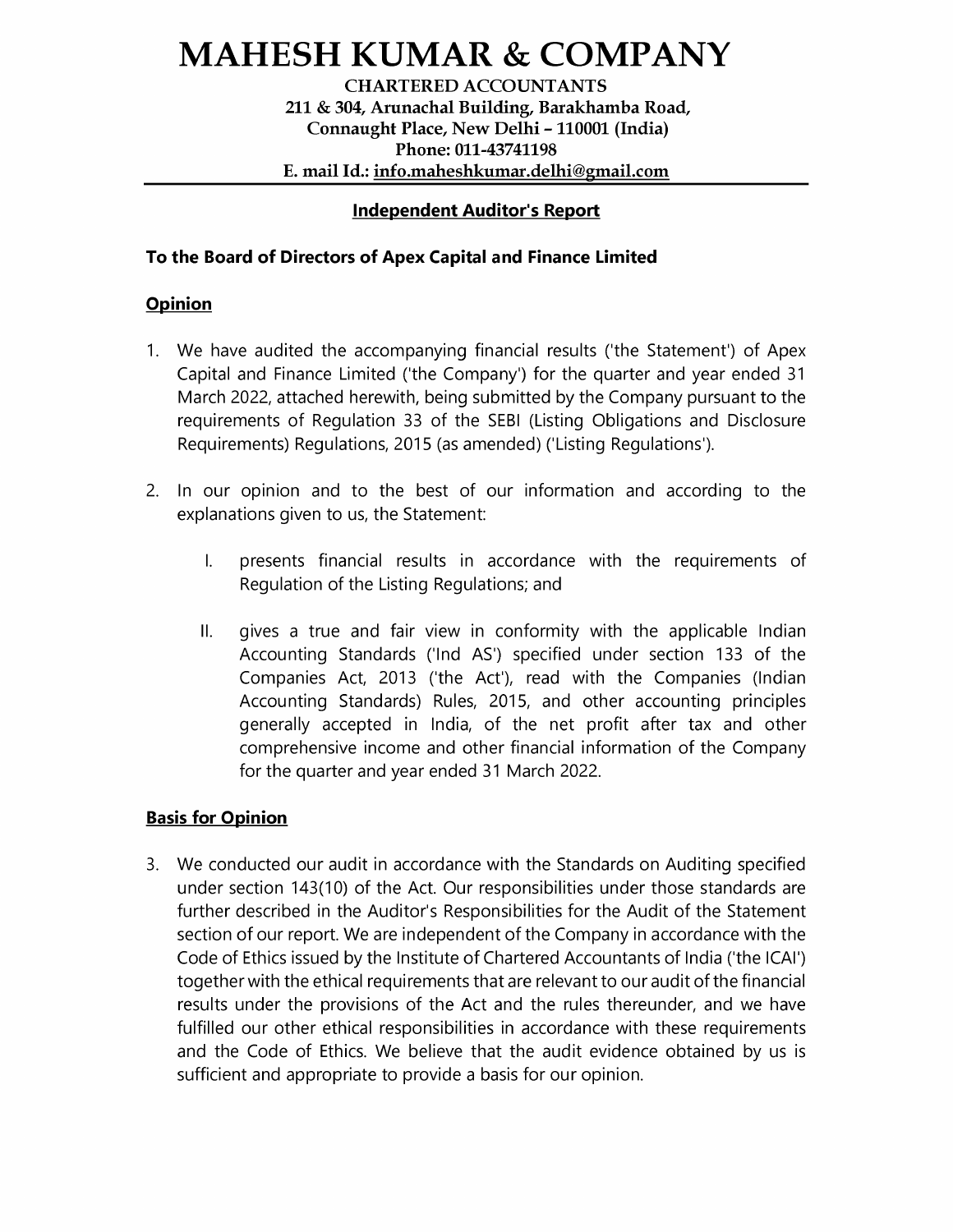# Responsibilities of Management and Those Charged with Governance for the Statement

- 4. This Statement has been prepared on the basis of the annual financial statements and has been approved by the Company's Board of Directors. The Company's Board of Directors is responsible for the preparation and presentation of the Statement that gives a true and fair view of the net profit/loss and other comprehensive income and other financial information of the Company in accordance with the Ind AS specified under section 133 of the Act, read with the Companies (Indian Accounting Standards) Rules, 2015 and other accounting principles generally accepted in India, and in compliance with Regulation 33 of the Listing Regulations. This responsibility also includes maintenance of adequate accounting records in accordance with the provisions of the Act for safeguarding of the assets of the Company and for preventing and detecting frauds and other irregularities; selection and application of appropriate accounting policies; making judgments and estimates that are reasonable and prudent; and design, implementation and maintenance of adequate internal financial controls that were Operating effectively for ensuring the accuracy and completeness of the accounting records, relevant to the preparation and presentation of the Statement that gives a true and fair view and is free from material misstatement, whether due to fraud or error.
- 5. In preparing the Statement, the Board of Directors is responsible for assessing the Company's ability to continue as a going concern, disclosing, as applicable, matters related to going concern, and using the going concern basis of accounting unless the Board of Directors either intends to liquidate the Company or to cease operations, or has no realistic alternative but to do so.
- 6. The Board of Directors is also responsible for overseeing the Company's financial reporting process.

# Auditor's Responsibilities for the Audit of the Statement

7. Our objectives are to obtain reasonable assurance about whether the Statement as a whole is free from material misstatement, whether due to fraud or error, and to issue an auditor's report that includes our opinion. Reasonable assurance is a high level of assurance but is not a guarantee that an audit conducted in accordance with Standards on Auditing, specified under section 143(10) of the Act, will always detect a material misstatement when it exists. Misstatements can arise from fraud or error and are considered material if, individually or in the aggregate, they could reasonably be expected to influence the economic decisions of users taken on the basis of this Statement.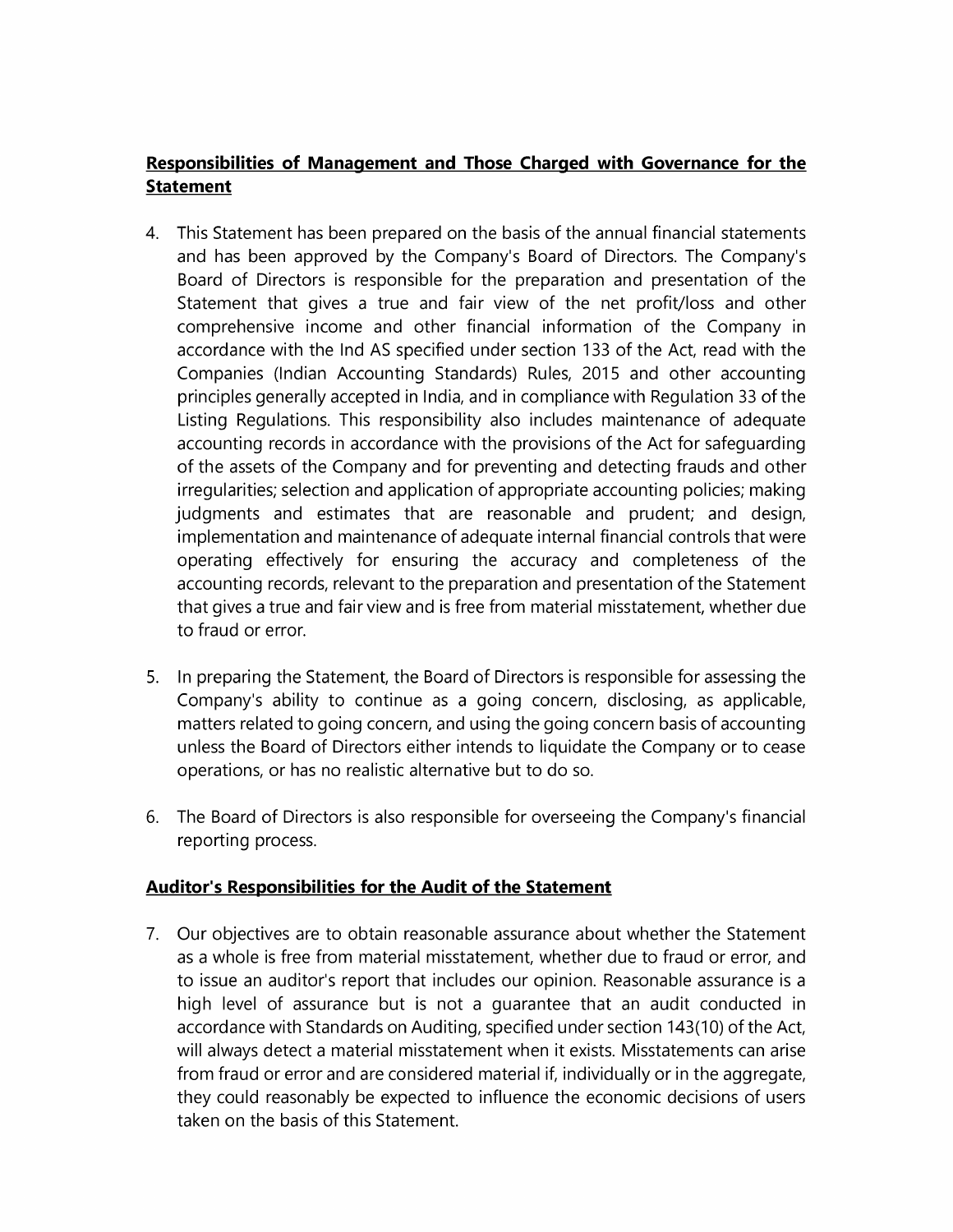- 8. As part of an audit in accordance with the Standards on Auditing, specified under section 143(10) of the Act, we exercise professional judgment and maintain professional skepticism throughout the audit. We also:
	- e Identify and assess the risks of material misstatement of the Statement, whether due to fraud or error, design and perform audit procedures responsive to those risks, and obtain audit evidence that is sufficient and appropriate to provide a basis for our opinion. The risk of not detecting a material misstatement resulting from fraud is higher than for one resulting from error, as fraud may involve collusion, forgery, intentional omissions, misrepresentations, or the override of internal control.
	- e Obtain an understanding of internal control relevant to the audit in order to design audit procedures that are appropriate in the circumstances. Under section 143(3) (i) of the Act, we are also responsible for expressing our opinion on whether the Company has in place an adequate internal financial controls with reference to financial statements and the operating effectiveness of such controls.
	- Evaluate the appropriateness of accounting policies used and the reasonableness of accounting estimates and related disclosures made by the management.
	- e Conclude on the appropriateness of the Board of Directors' use of the going concern basis of accounting and, based on the audit evidence obtained, whether a material uncertainty exists related to events or conditions that may cast significant doubt on the Company's ability to continue as a going concern. If we conclude that a material uncertainty exists, we are required to draw attention in our auditor's report to the related disclosures in the Statement or, if such disclosures are inadequate, to modify our opinion. Our conclusions are based on the audit evidence obtained up to the date of our auditor's report. However, future events or conditions may cause the Company to cease to continue as a going concern.
	- Evaluate the overall presentation, structure and content of the Statement, including the disclosures, and whether the Statement represents the underlying transactions and events in a manner that achieves fair presentation.